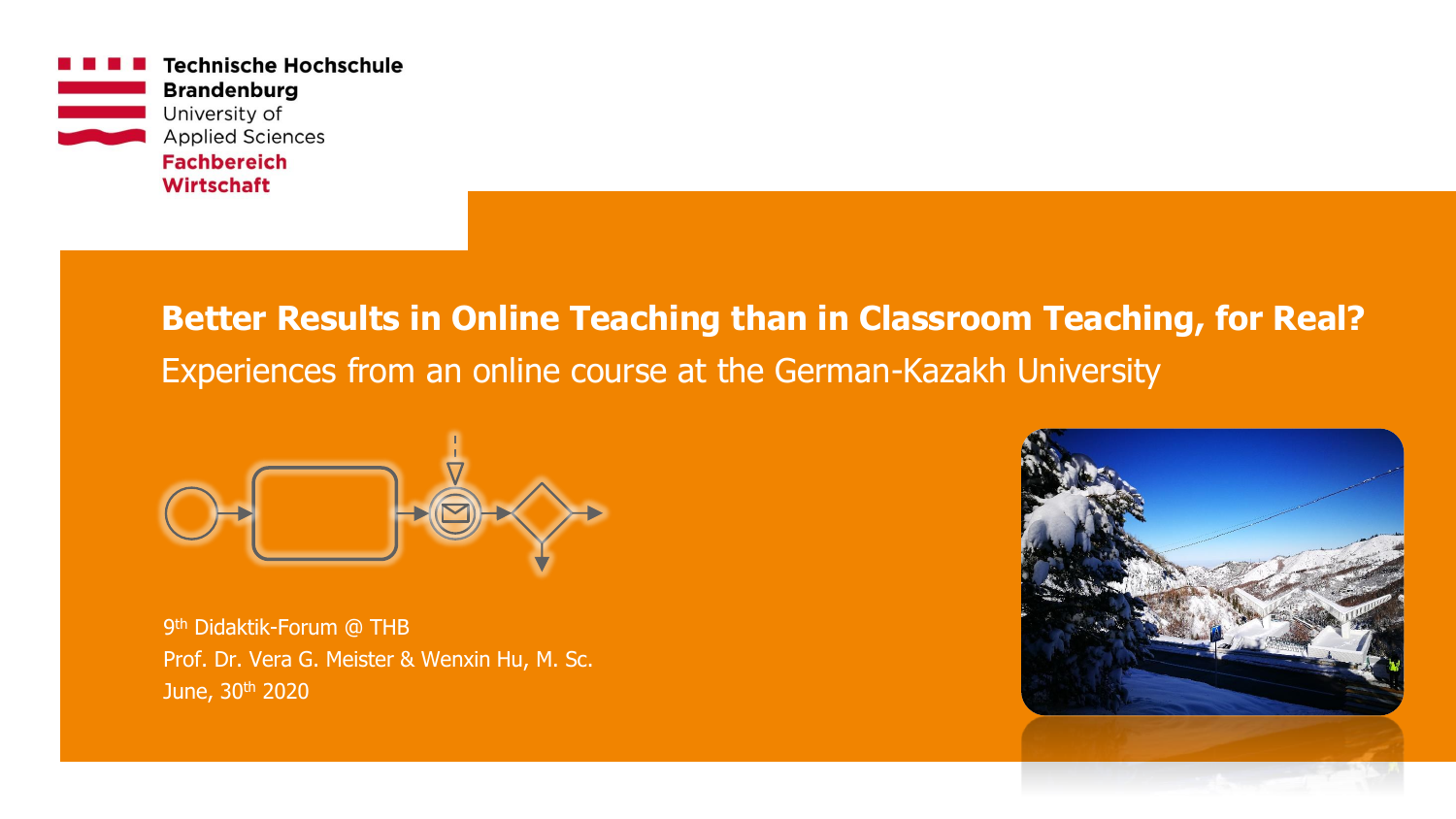$\frac{1}{\sqrt{2}}$ **Flying Faculty at German-Kazakh University**

- **Member of Flying Faculty** since 2018
- **Taught course:** Business Process Management
- **•** For students of two study programs in their 4<sup>th</sup> year:
	- ❖ Management
	- **❖ Information Systems**
- Volume of the course:
	- 60 learning units
	- within 2 weeks
	- 5 ECTS

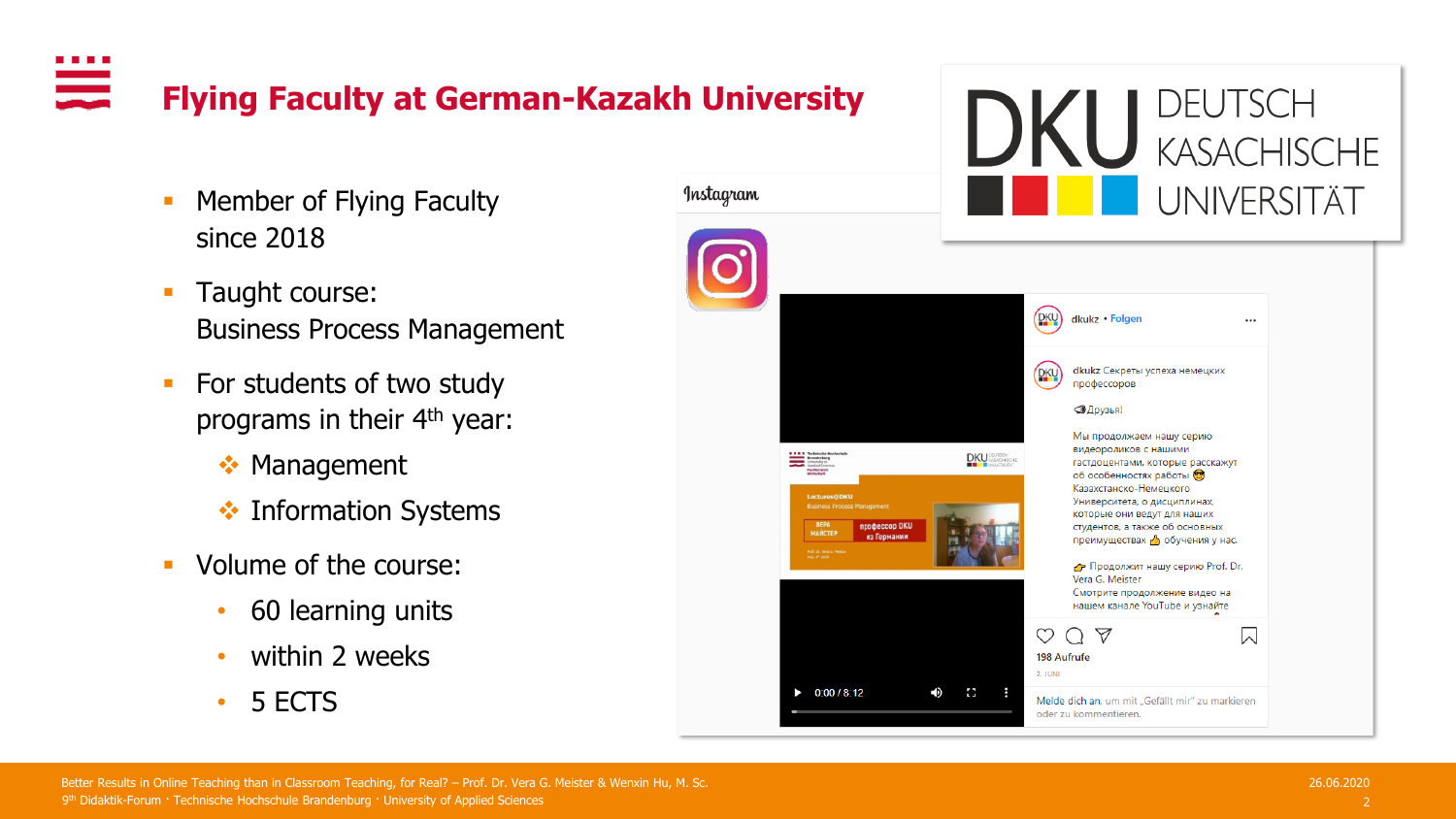

6. You will gain a first insight into the digitization and technical execution of business processes.







# **Learning Goals**

3. You can competently use the standard notation specified by the OMG for modeling business processes BPMN 2.0.

management of business processes.

processes in practice.

1. You understand the requirements and problem areas in the

2. You have basic skills in the analysis and modeling of business

4. You will gain experience in planning and implementing projects for process modeling, in particular in applying survey methods.

9th Didaktik-Forum · Technische Hochschule Brandenburg · University of Applied Sciences and the context of the context of the context of the context of the context of the context of the context of Applied Sciences and the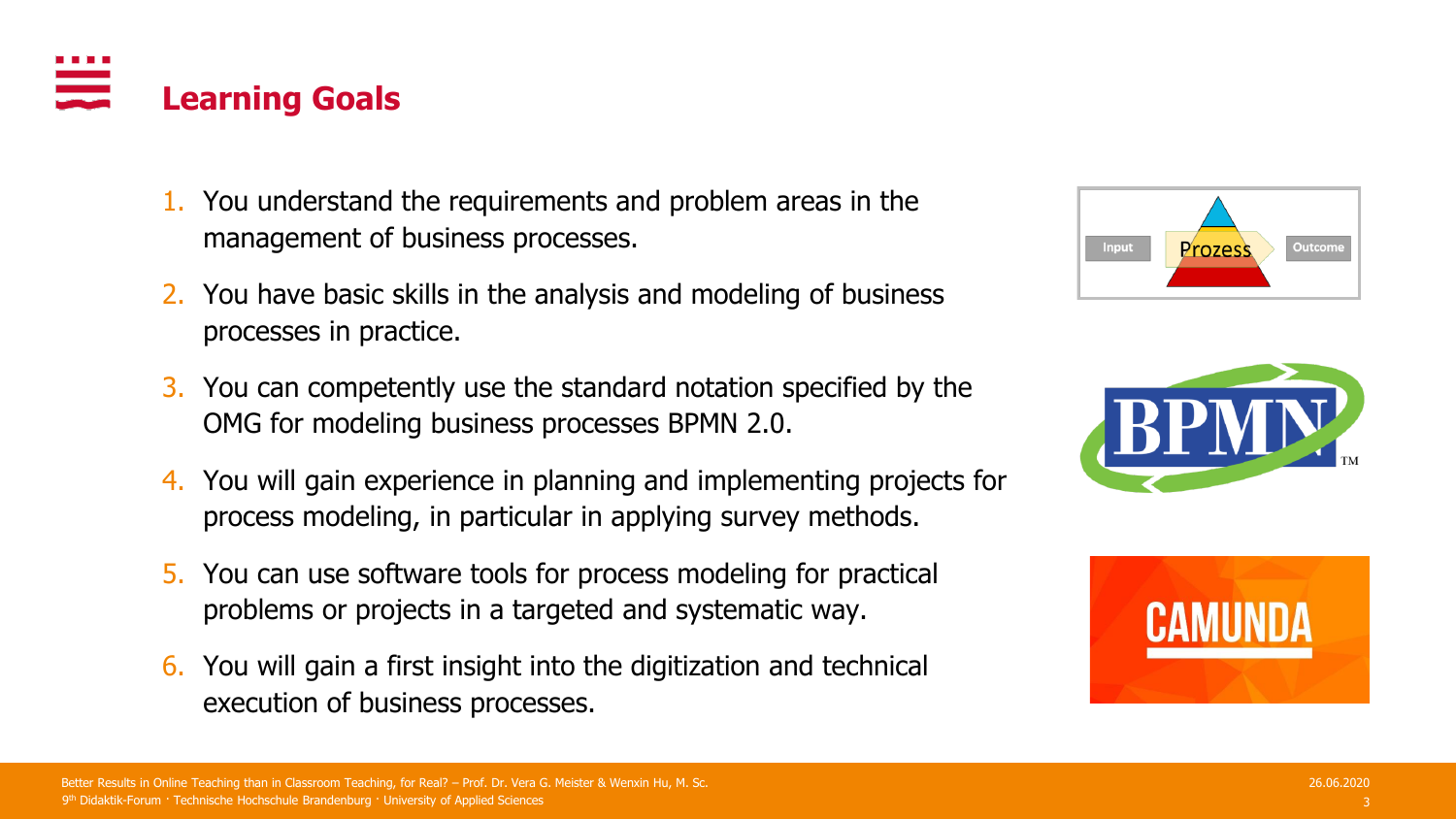

9 4 th Didaktik-Forum · Technische Hochschule Brandenburg · University of Applied Sciences Better Results in Online Teaching than in Classroom Teaching, for Real? – Prof. Dr. Vera G. Meister & Wenxin Hu, M. Sc. 26.06.2020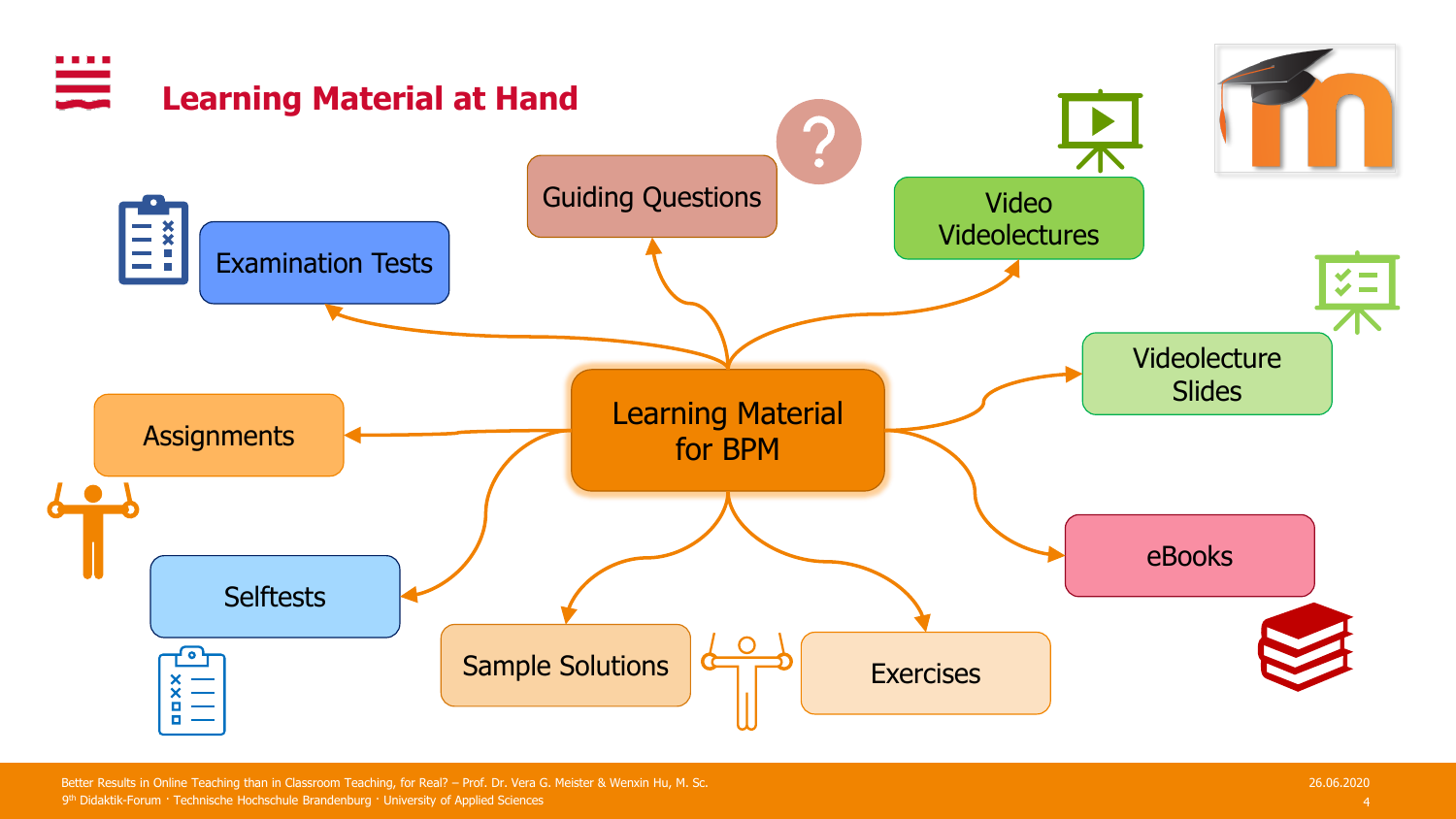







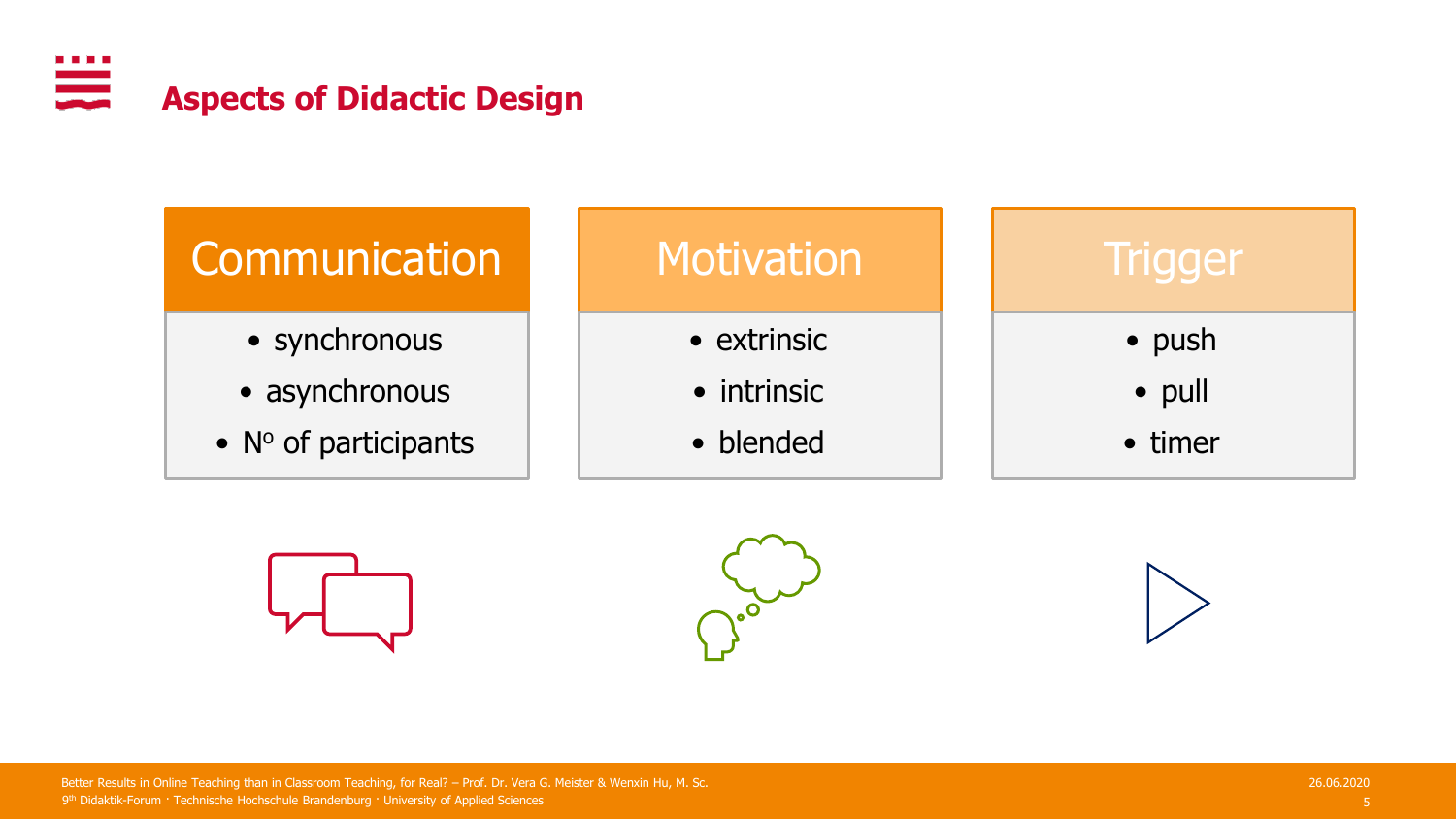

| <b>Tool</b>          | <b>Kind</b>                          | <b>Use Cases</b>                                                                                                                                                                                                    |  |  |
|----------------------|--------------------------------------|---------------------------------------------------------------------------------------------------------------------------------------------------------------------------------------------------------------------|--|--|
| Moodle               | Learning Management System           | Publication of documents and direct links to<br>video lectures<br><b>Attendance monitoring</b><br>Course structuring and scheduling<br>Announcements, asynchronous communication<br>Access to tests and assignments |  |  |
| <b>BigBlueButton</b> | <b>Video Conferencing Service</b>    | Synchronous communication<br>Group work and individual consultation                                                                                                                                                 |  |  |
| eLectures@THB        | <b>Video Content Management</b>      | Access to all video lectures                                                                                                                                                                                        |  |  |
| Camunda Modeler      | <b>BPMN Modeling Tool</b>            | Modeling of business processes                                                                                                                                                                                      |  |  |
| Camtasia             | <b>Video and Screencast Software</b> | Recording of missing video lectures                                                                                                                                                                                 |  |  |
| Adobe Acrobat        | PDF Reader + Editing Services        | Reviewing and commenting students' work                                                                                                                                                                             |  |  |
| <b>Google Drive</b>  | <b>Public Cloud Drive</b>            | Storing of students' video presentations                                                                                                                                                                            |  |  |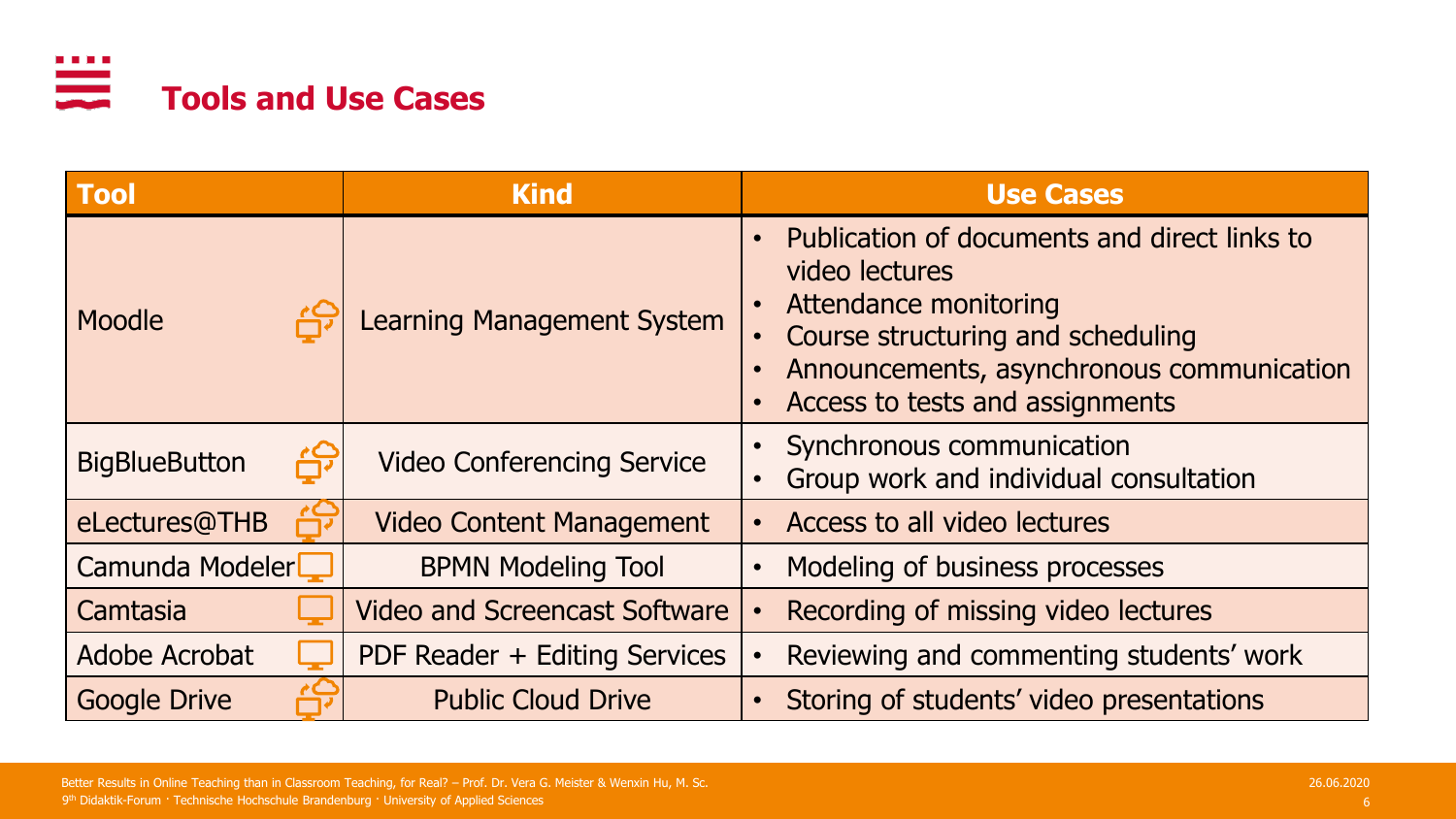#### . . . . <u>en e</u> **Course Scheduling**

| <b>Zeit in DE</b> | Zeit in KAZ                          | <b>17. Apr</b>          | <b>20. Apr</b>                          | <b>21. Apr</b>                                                                    | <b>22. Apr</b>                          | 23. Apr                                 |
|-------------------|--------------------------------------|-------------------------|-----------------------------------------|-----------------------------------------------------------------------------------|-----------------------------------------|-----------------------------------------|
|                   |                                      |                         |                                         | Video lecture BPMgt1 Video lecture BPMgt2 Video lecture BPMod Video lecture BPMN1 |                                         |                                         |
|                   | 10:20 - 12:00   14:20 - 16:00        |                         | <b>Q&amp;A</b><br><b>Exercise BBPM1</b> | <b>Q&amp;A</b><br><b>Exercise BBPM2</b>                                           | <b>Q&amp;A</b><br><b>Exercise BBPM3</b> | <b>Q&amp;A</b><br><b>Exercise BBPM4</b> |
|                   | <b>12:15 - 13:55 16:15 - 17:55  </b> | Kick-off lecture<br>Q&A | Individual support<br>as necessary      | Explore project<br>domain                                                         | Plan project<br>requirements            | Analyze project<br>process              |
|                   |                                      |                         | Self test BPMgt1                        | Self test BPMgt2                                                                  | Self test BPMod                         | Self test BPMN1                         |

| <b>Zeit in DE</b>                     | Zeit in KAZ | <b>24. Apr</b>                                                             | 27. Apr                                 | <b>28. Apr</b>               | <b>29. Apr</b>               | <b>30. Apr</b>                                                   |
|---------------------------------------|-------------|----------------------------------------------------------------------------|-----------------------------------------|------------------------------|------------------------------|------------------------------------------------------------------|
|                                       |             |                                                                            | Video lecture BPMN2 Video lecture BPMN3 |                              |                              | Video lecture BPMN4   Video lecture BPMN5   Video lecture BPMgt3 |
| $\vert$ 10:20 - 12:00   14:20 - 16:00 |             | Q&A<br><b>Exercise BBPM5</b>                                               | Q&A<br><b>Exercise BBPM6</b>            | Q&A<br><b>Exercise BBPM7</b> | Q&A<br><b>Exercise BBPM8</b> | <b>Final test</b>                                                |
|                                       |             | $12:15 - 13:55$ 16:15 - 17:55 Individual support TA1 Individual review TA1 |                                         | Specify project<br>process   | Individual review TA2        | Individual project<br>consultation                               |
|                                       |             | Self test BPMN2<br>& TA1                                                   | Self test BPMN3<br>& TA2                | Self test BPMN4              | Self test BPMN5              | Self test BPMgt3                                                 |



Self study with asynchronous communication via Moodle

Synchronous group communication in BigBlueButton

Synchronous individual consultation or small group work in BigBlueButton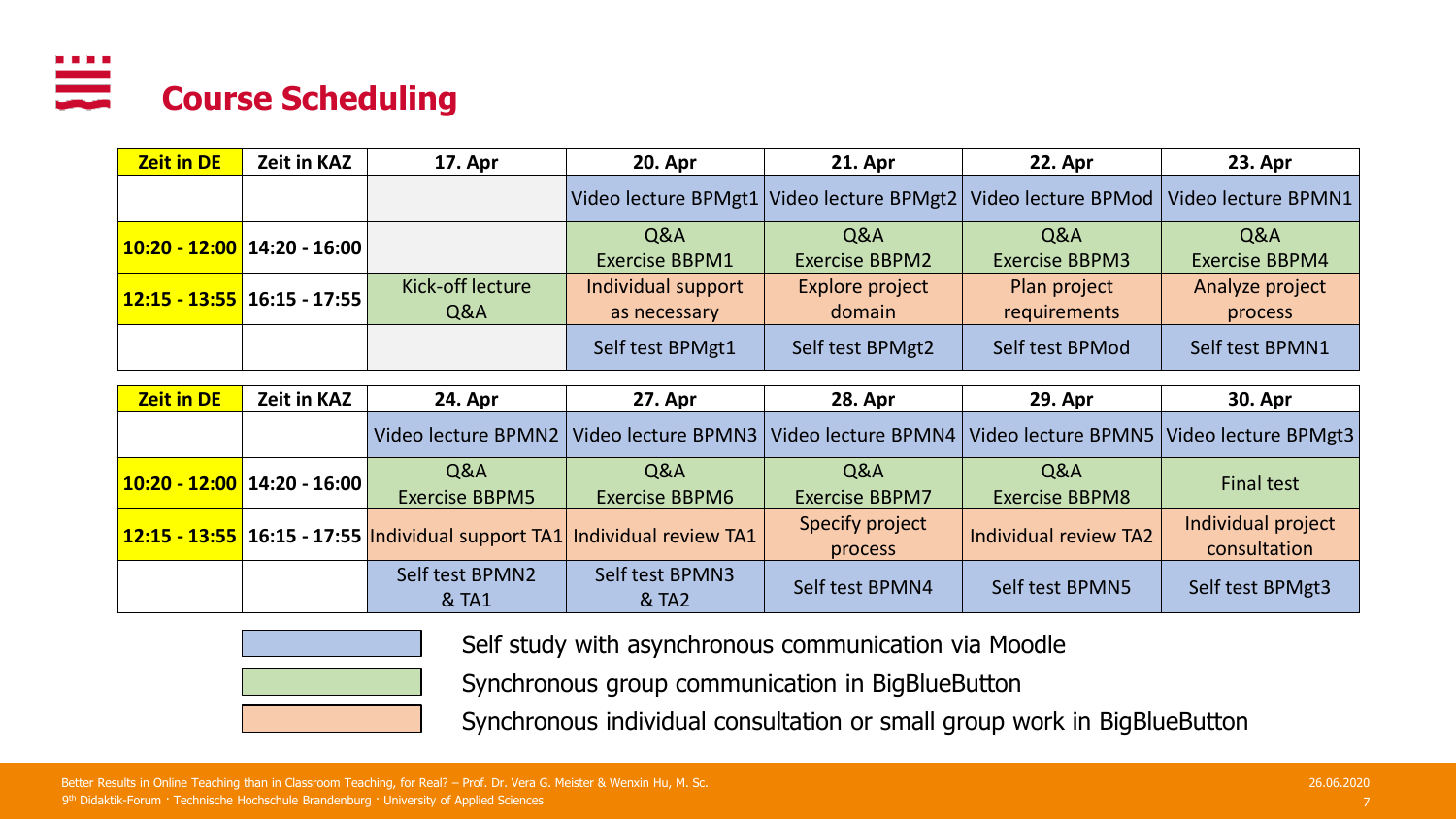### $\overline{\phantom{a}}$ **Framework of Learning Activities**



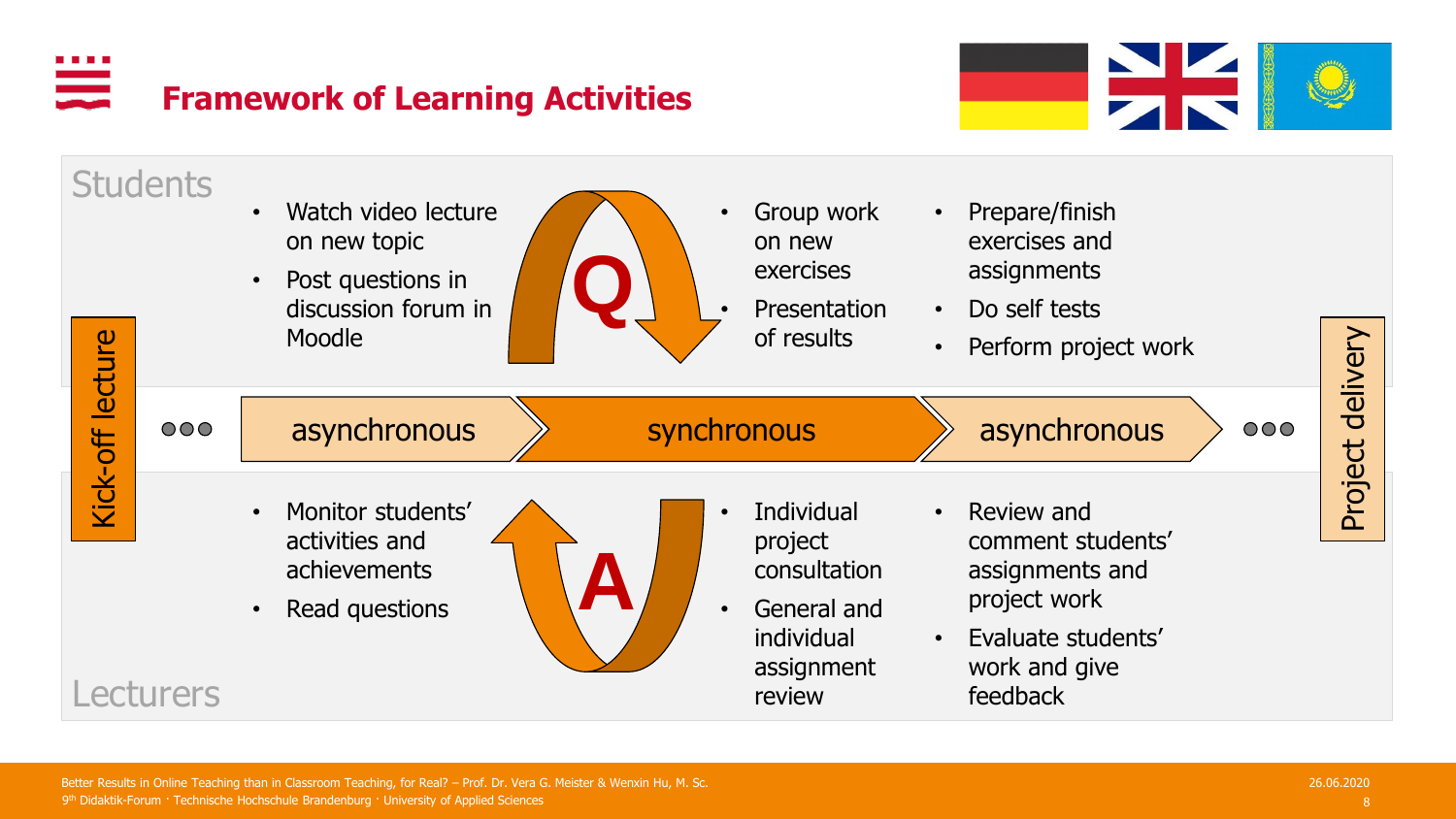

9 9 th Didaktik-Forum · Technische Hochschule Brandenburg · University of Applied Sciences Better Results in Online Teaching than in Classroom Teaching, for Real? – Prof. Dr. Vera G. Meister & Wenxin Hu, M. Sc. 26.06.2020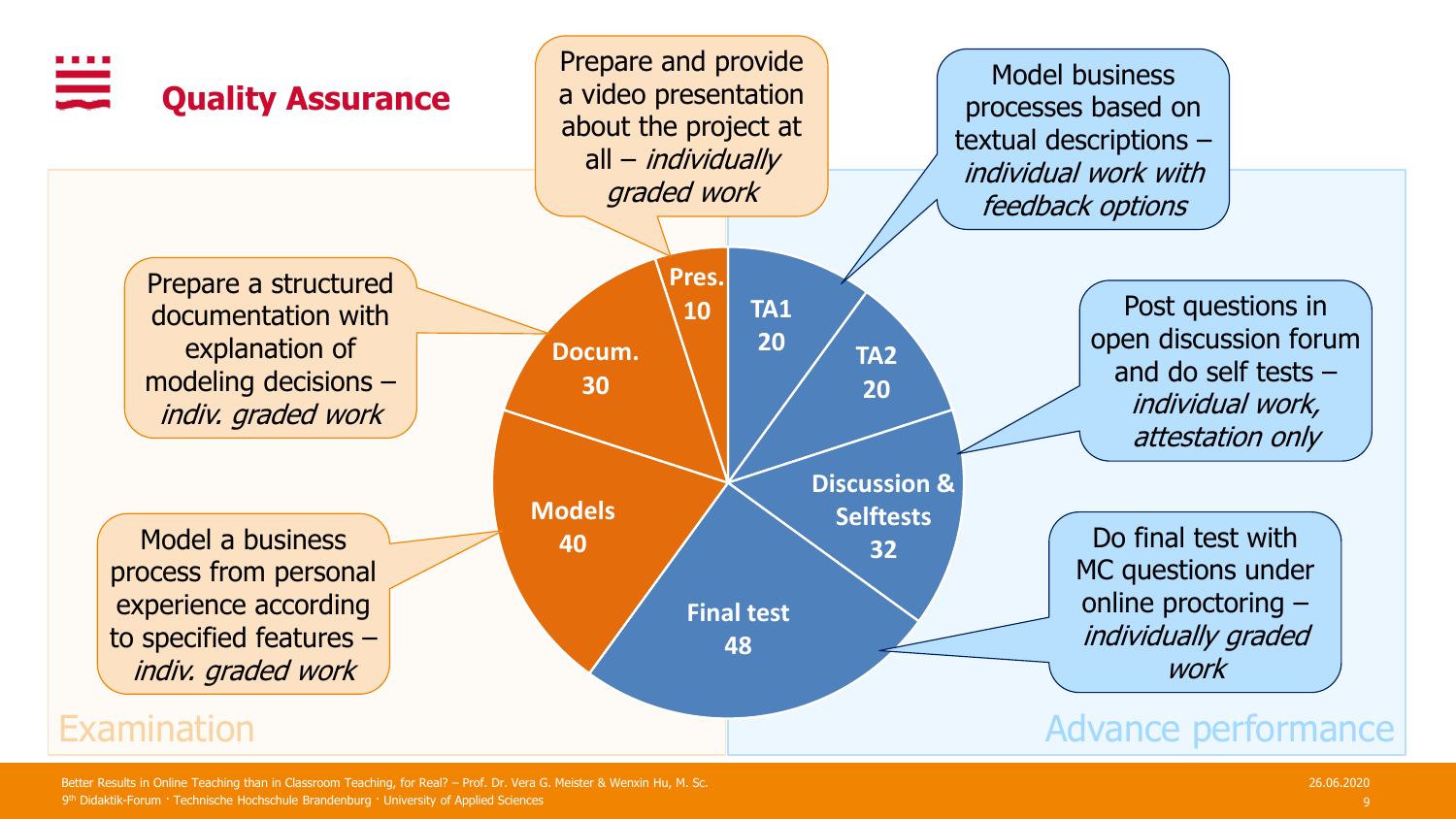₩ **Results in Comparison**





9<sup>th</sup> Didaktik-Forum · Technische Hochschule Brandenburg · University of Applied Sciences **10 the Control of Applied Sciences** and the Control of Applied Sciences and the Control of Applied Sciences and the Control of Appl Better Results in Online Teaching than in Classroom Teaching, for Real? – Prof. Dr. Vera G. Meister & Wenxin Hu, M. Sc. 26.06.2020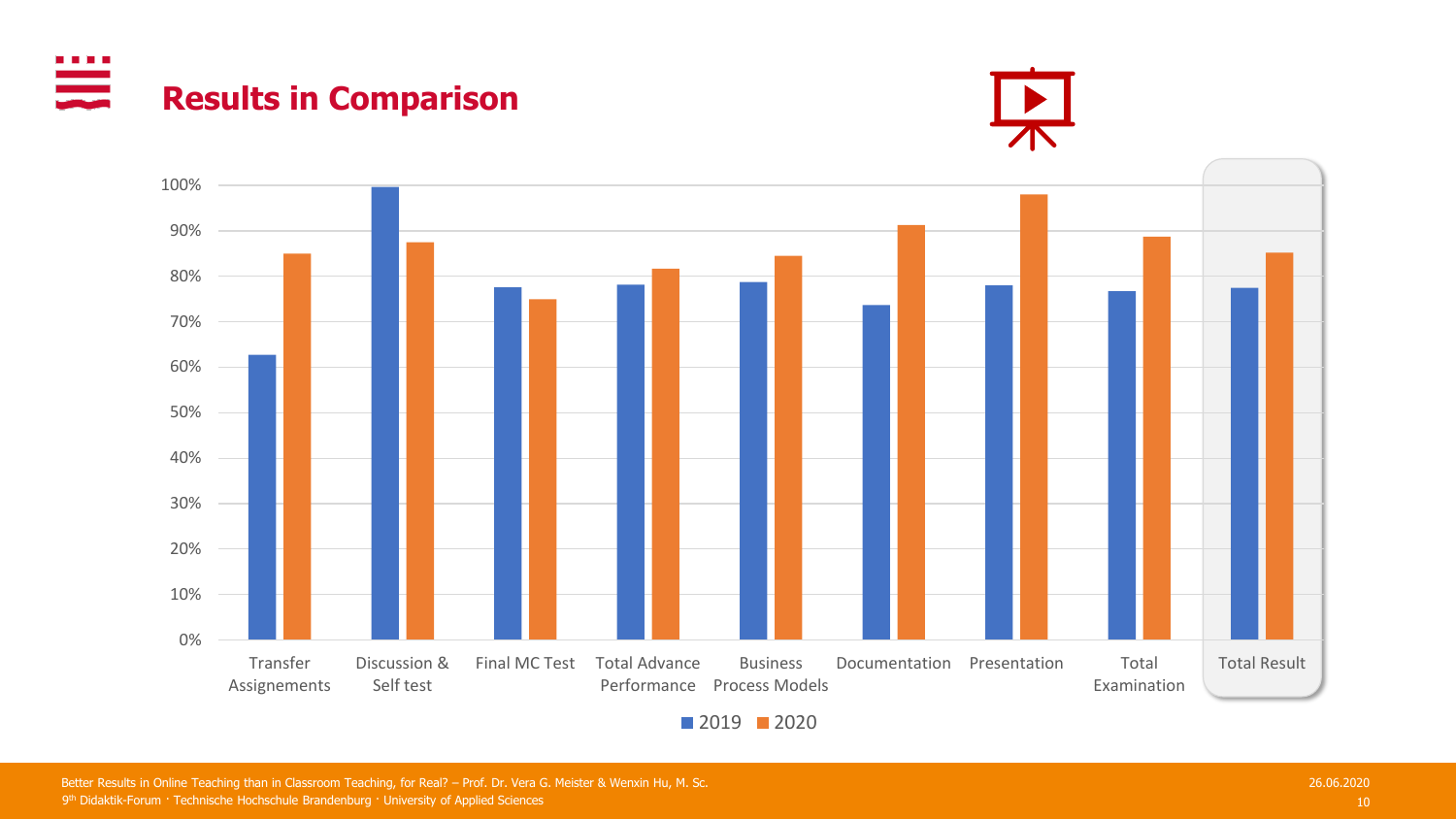#### **Lessons Learned and Discussion**

- $\checkmark$  Inverted Classroom setting implies better preparation of students during the classes.
- $\checkmark$  Students appreciate flexibility in terms of time, location and language.
- $\checkmark$  Posting questions in advance leads to much deeper discussions.
- $\checkmark$  Even if synchronous attendance is less than in classroom teaching, the overall effort is not.

- ❖ What other incentives do you know for preparation and follow-up of classes?
- ❖ What experiences do you have with proctoring services?
- ❖ What other media or technology can you recommend for such a didactic setting?